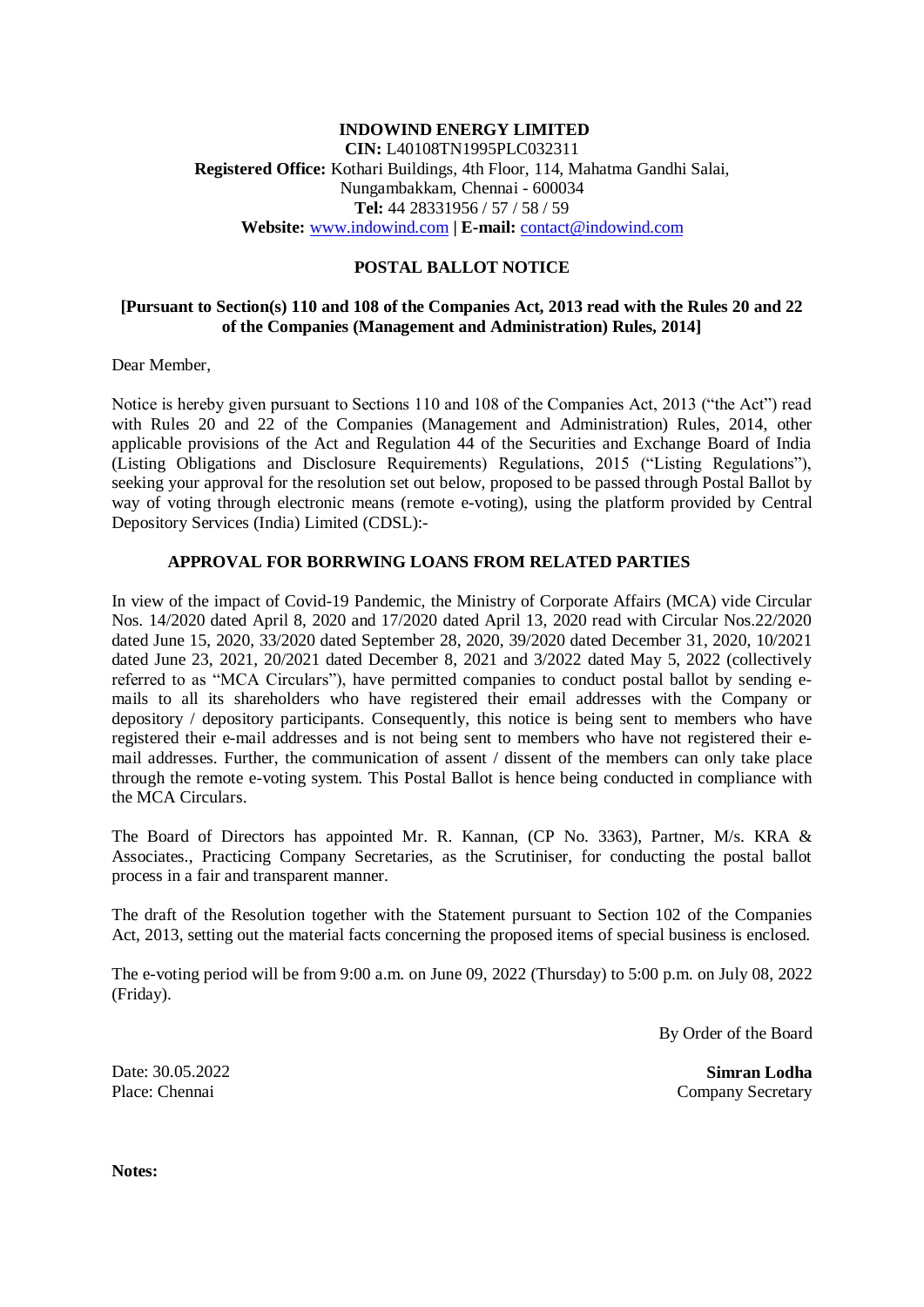1. As per the provisions of Sections 110, 108 of the Companies Act, 2013 (the Act) and Rule 20 and 22 of the Companies (Management and Administration) Rules, 2014 and also in terms of Regulation 44 of the Listing Regulations, the Company is providing members a facility to exercise their right to vote on the postal ballot by electronic means through remote e-voting services provided by CDSL.

2. In accordance with MCA Circulars, Members are requested to communicate their assent or dissent through the e-voting system only. Members are also requested to carefully read all the instructions given in the Notes.

3. The shareholders are requested to register / update their email addresses, in respect of electronic holdings with the Depository through the concerned Depository Participants with whom they have their demat account and in respect of physical holdings with the Company's Registrar and Share Transfer Agent (RTA), Bigshare Services Private Limited, Office: No S6-2, 6th Floor, Pinnacle Business Park, Next to Ahura Centre, Mahakali Caves Road, Andheri (East) Mumbai — 400093 by following the due procedure as mentioned elsewhere in this Postal Ballot Notice.

4. Those shareholders who have already registered their email addresses are requested to keep their email addresses validated with their Depository Participants / the Company's Registrar and Share Transfer Agent, Bigshare Services Private Limited to enable dispatch of notices electronically to their email addresses.

5. The Notice and Statement of the material facts, as well as the requisite enclosures, have also been made available on the website of the Company [www.indowind.com](http://www.indowind.com/) and on the website of CDSL i.e. www.evotingindia.com. Relevant documents referred to in the notice, if any, will be available for inspection on the website of the Company www.indowind.com, and on the website of BSE Limited and National Stock Exchange of India Limited at [www.bseindia.com](http://www.bseindia.coma/) and www.nseindia.com respectively, in the relevant sections.

6. Pursuant to the MCA Circulars, this notice is being sent electronically i.e. by email only to those Members who have registered their email addresses with the Company/Depository(s) and whose names appear in the Register of Members/Record of Depositories as on Thursday, June 02, 2022 (the cut-off date).

7. An ordinary resolution to be considered as duly passed must receive more than half of the votes cast in favour of the resolution.

8. In terms of Secretarial Standard  $-2$ , the resolutions, on receiving the requisite number of votes, shall be deemed to have been passed on Friday, July 08, 2022.

9. The Scrutiniser will submit his report to any of the Directors / Chief Financial Officer / Company Secretary of the Company.

10. The results of the postal ballot will be announced by any one of the Board of Directors / Chief Financial Officer / Company Secretary on or before Monday, July 11, 2022.

11. The results of the postal ballot will be communicated to the stock exchanges where the Company's equity shares are listed, posted on the Company's website – www.indowind.com on or before Monday, July 11, 2022.

12. The voting rights of the members shall be in proportion to the number of shares held by them in the paid-up equity share capital of the Company as on the cut-off date, Thursday, June 02, 2022. Any person receiving this notice, who is not a member as on the cut-off date should treat this notice for information purposes only,

13. Members requiring any clarification may contact investors' helpdesk at Phone: +91 - 44 28331956 / 57 / 58 / 59 / E-mail: [contact@indowind.com.](https://web.archive.org/web/20161016221716/mailto:contact@indowind.com)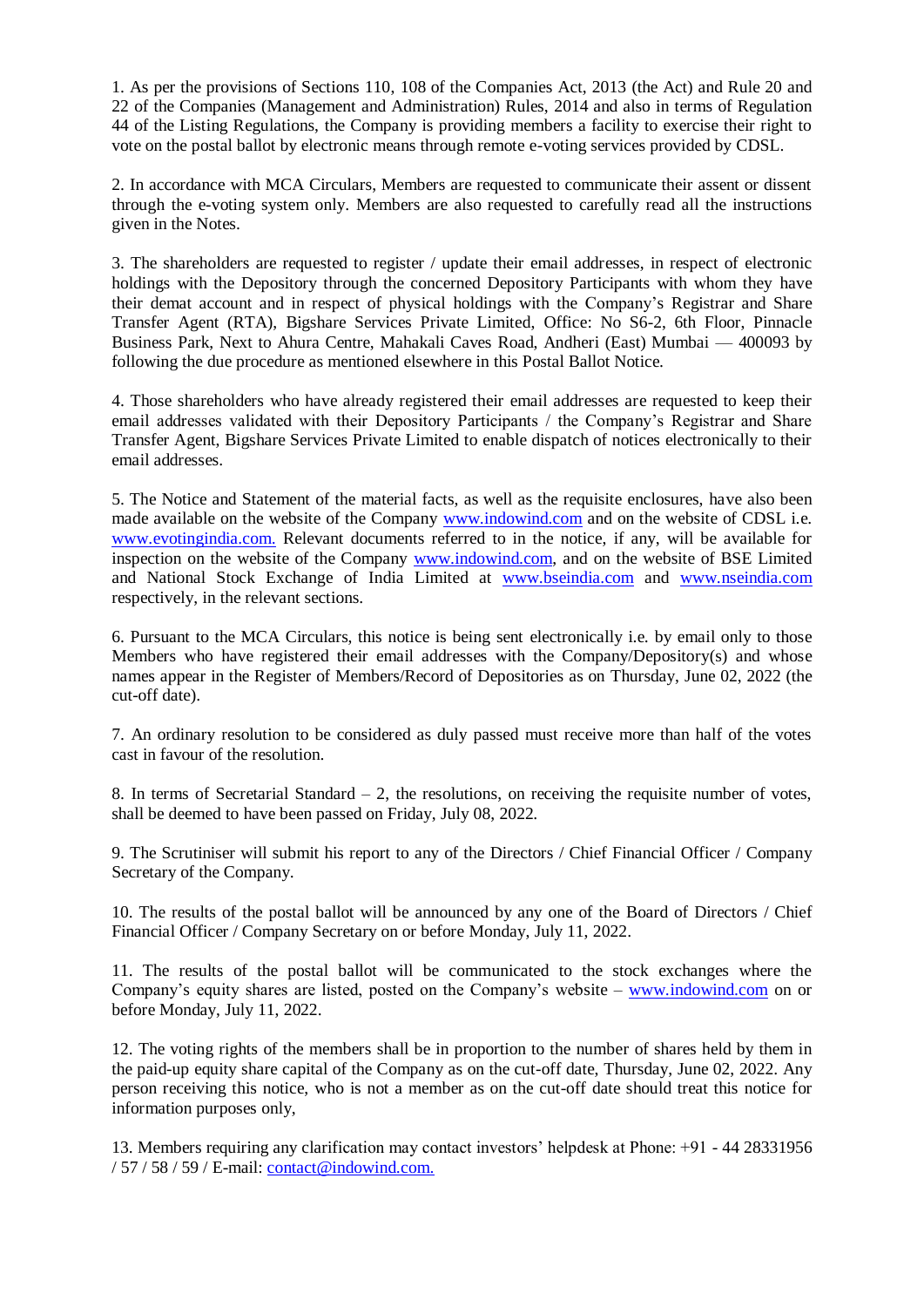### **SPECIAL BUSINESS**

### **APPROVAL FOR BORROWING LOANS FROM RELATED PARTIES:**

To consider and if thought fit, to pass with or without modification(s), the following resolution as an **ORDINARY RESOLUTION**:

**"RESOLVED THAT** pursuant to the provisions of Regulation 23 of the Securities and Exchange Board of India (Listing Obligations and Disclosure Requirements), 2015 (Listing Regulations) and other applicable provisions, if any of the Listing Regulations, Companies Act, 2013 ('the Act') and Rules made thereunder, including statutory modification(s) or re- enactment thereof for the time being in force and as may be notified from time to time, and the Company's policy on related party transactions, the Members of the Company do hereby accord approval to the Board of Directors of the Company for entering into such contracts and agreements with Indus Finance Limited (IFL) for availing loan facilities upto aggregate value of Rs. 50,00,00,000/- (Rupees Fifty Crores only), whether in single or multiple tranches, during FY2022-23, notwithstanding the fact that the transaction(s) may exceed 10% (ten percent) of the annual consolidated turnover of the Company as per the Audited Financial Statements of preceding financial year or any materiality threshold limit as may be applicable from time to time."

**"RESOLVED FURTHER THAT** the Board of the Directors and /or Chief Financial Officer be and are hereby severally authorized to do all such acts, deeds, matters and things as may be considered necessary in this regard for and on behalf of the Company, including but not limited to, negotiating and finalizing the terms of borrowing, filing of necessary applications and submissions under the Act to give effect to this Resolution."

By Order of the Board

Date: 30.05.2022 Place: Chennai

**Simran Lodha** Company Secretary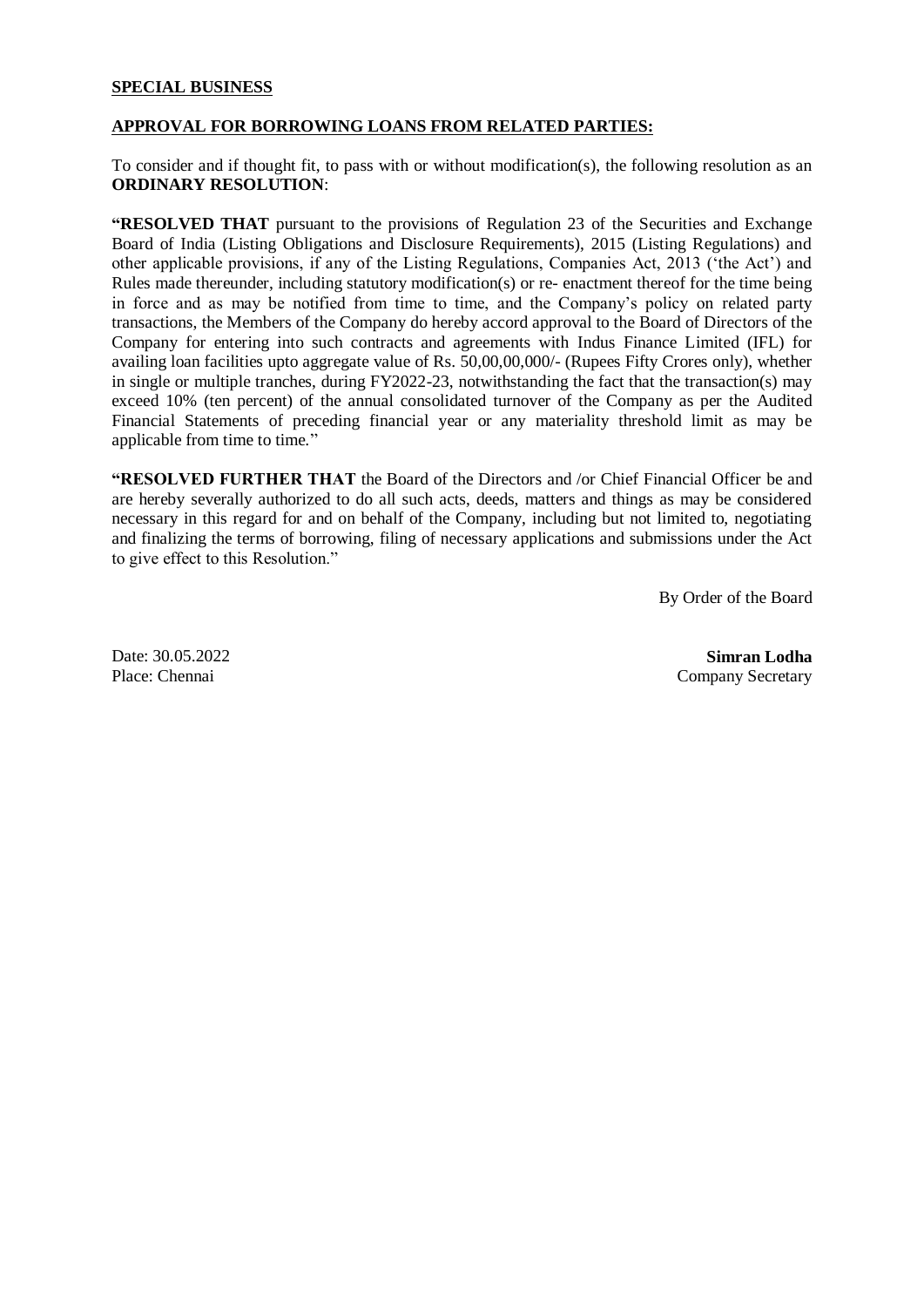# **EXPLANATORY STATEMENT UNDER SECTION 102 OF THE COMPANIES ACT, 2013**

The Company was sanctioned a term loan of Euro 18 Million equivalent to USD 25 Million by Exim Bank of India in June 2010. The Bank had released USD 12.70 Million in stages till 2013. When the Company approached for release of the balance sanctioned amount, to complete the project, the Bank expressed its inability citing expiration of the Line of Credit under which the loan was sanctioned. This has led to non-completion of the project resulting in loss of revenue and profit.

Company had approached the Hon'ble High Court of Bombay seeking certain directions to the Bank. The bank also had filed a petition under Sec. 7 of the IBC before NCLT, Chennai Bench. The Chennai Bench admitted the application in March 2022 and initiated CIRP proceedings. Aggrieved, the Company approached NCLAT, Chennai for quashing of the Order of NCLT. The NCLAT, Chennai had stayed the operation of the order and posted the hearing to the first week of June 2022. Meanwhile, the Exim Bank of India has offered One-Time Settlement (OTS) of Rs. 48,00,00,000/- (Rupees Forty Eight Crores Only) to settle the dues in full, which the company has accepted. The company has already paid Rs. 4,80,00,000/- (Rupees Four Crores Eighty Lakhs Only) as stipulated in the OTS offer on 06<sup>th</sup> may 2022 and intends to clear all the loan outstandings after due reconciliation from internal accruals, discounting the power receivables, capital raising and replacement of Lenders.

One of the sources for the company to raise funds is to approach Indus Finance Limited (IFL) for financial assistance subject to their regulatory approvals, company providing adequate security and other conditions of IFL in line with the market. The Audit Committee and Board at their meeting held on 30<sup>th</sup> May 2022 approved availing of loan from IFL up to maximum of Rs. 50,00,00,000 (Rupees Fifty Crores Only) on the terms mentioned herein below. Since IFL is a related party within the meaning of Sec. 2 (76) of the Companies Act, 2013 read with regulation 2 (zb) of SEBI (Listing Obligations and Disclosure Requirements) Regulations, 2015 (SEBI Listing Regulations), the company is under obligation to obtain prior approval from the shareholders of the company.

As the maximum amount proposed to be borrowed from IFL exceeds the permissible limits contained in the SEBI listing regulations, the subject transaction is considered as material related party transaction requiring approval of the shareholders, even though the transaction is in the ordinary course of business and entered into on arm's length basis.

The Board recommends the resolution to be passed as Ordinary Resolution by means of Postal Ballot to enable the company to enter into Contracts / transactions / arrangements as approved in the resolution during the financial year 2022-23 on arm's length basis.

The Directors, Key Managerial Personnel or their relatives holding shares in the company are deemed to be considered or otherwise interested in the said Ordinary Resolution only to the extent of their Share Holdings, if any.

The Members may please note that in terms of provisions of the SEBI Listing Regulations, no related party/ies shall vote to approve the Ordinary Resolution of the accompanying Postal Ballot Notice.

Additional information on Related Party Transaction under Companies Act, 2013 and SEBI Circular No SEBI/HO/CFD/CMD1/CIR/P/2021/662 dated 22.11.2021

| S.             | <b>Particulars</b>        | <b>Disclosures</b>                                                                                                                                                                                                       |
|----------------|---------------------------|--------------------------------------------------------------------------------------------------------------------------------------------------------------------------------------------------------------------------|
| N <sub>0</sub> |                           |                                                                                                                                                                                                                          |
|                | Name of the related party | Indus Finance Limited (IFL)                                                                                                                                                                                              |
|                | Nature of relationship    | IFL holds 6.26% of equity shares in<br>Indowind Energy Limited and is one of the<br>"Promoters" of the Company.<br>Since IFL is one of the "Promoters" of the<br>Limited,<br>IFL<br>Indowind<br>Energy<br><sup>1</sup> S |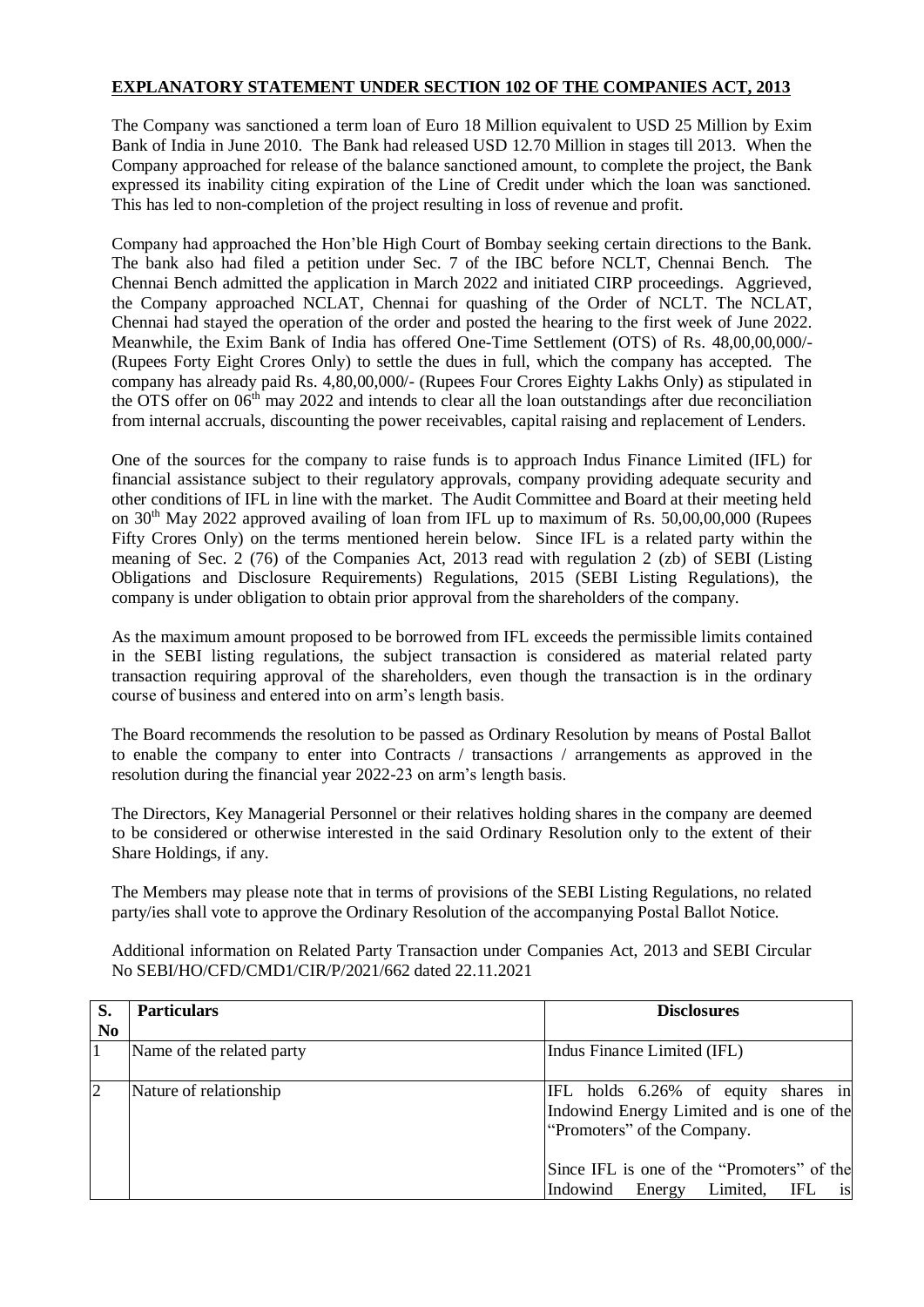|                |                                                                                                                                                                                                                                          | considered as a related party of the<br>Indowind Energy Limited.                                                                                                                                |
|----------------|------------------------------------------------------------------------------------------------------------------------------------------------------------------------------------------------------------------------------------------|-------------------------------------------------------------------------------------------------------------------------------------------------------------------------------------------------|
| $\overline{3}$ | Nature, material terms, monetary value and particulars of The Company intends to avail Loan<br>the contract or arrangements                                                                                                              | facilities Upto Rs. 50,00,00,000/- (Rupees<br>Fifty Crores only) for a tenure of 6 months<br>to 5 years as per interest rate and other<br>terms of IFL to replace the existing<br>$Lender(s)$ . |
| $\overline{4}$ | The percentage of the listed entity's annual consolidated Exceeding 10% of the annual consolidated<br>turnover, for the immediately preceding financial year, that turnover.<br>is represented by the value of the proposed transaction: |                                                                                                                                                                                                 |
| 5              | Tenure                                                                                                                                                                                                                                   | FY 2022-23                                                                                                                                                                                      |
| 6              | Details of the source of funds in connection with the From the pool of Funds which includes<br>proposed transaction:                                                                                                                     | Shareholders Funds, Internal Accruals and<br>Advances & Borrowings.                                                                                                                             |
| 17             | Justification for why the proposed transaction is in the Settling the One-Time Settlement will help<br>interest of the listed entity                                                                                                     | the Company to settle issues with the Bank.                                                                                                                                                     |
| 8              | The purpose for which the funds will be utilized by the The proceeds will be utilised for the<br>ultimate beneficiary of such funds pursuant to the RPT:                                                                                 | purpose of closing Secured Loan/s.                                                                                                                                                              |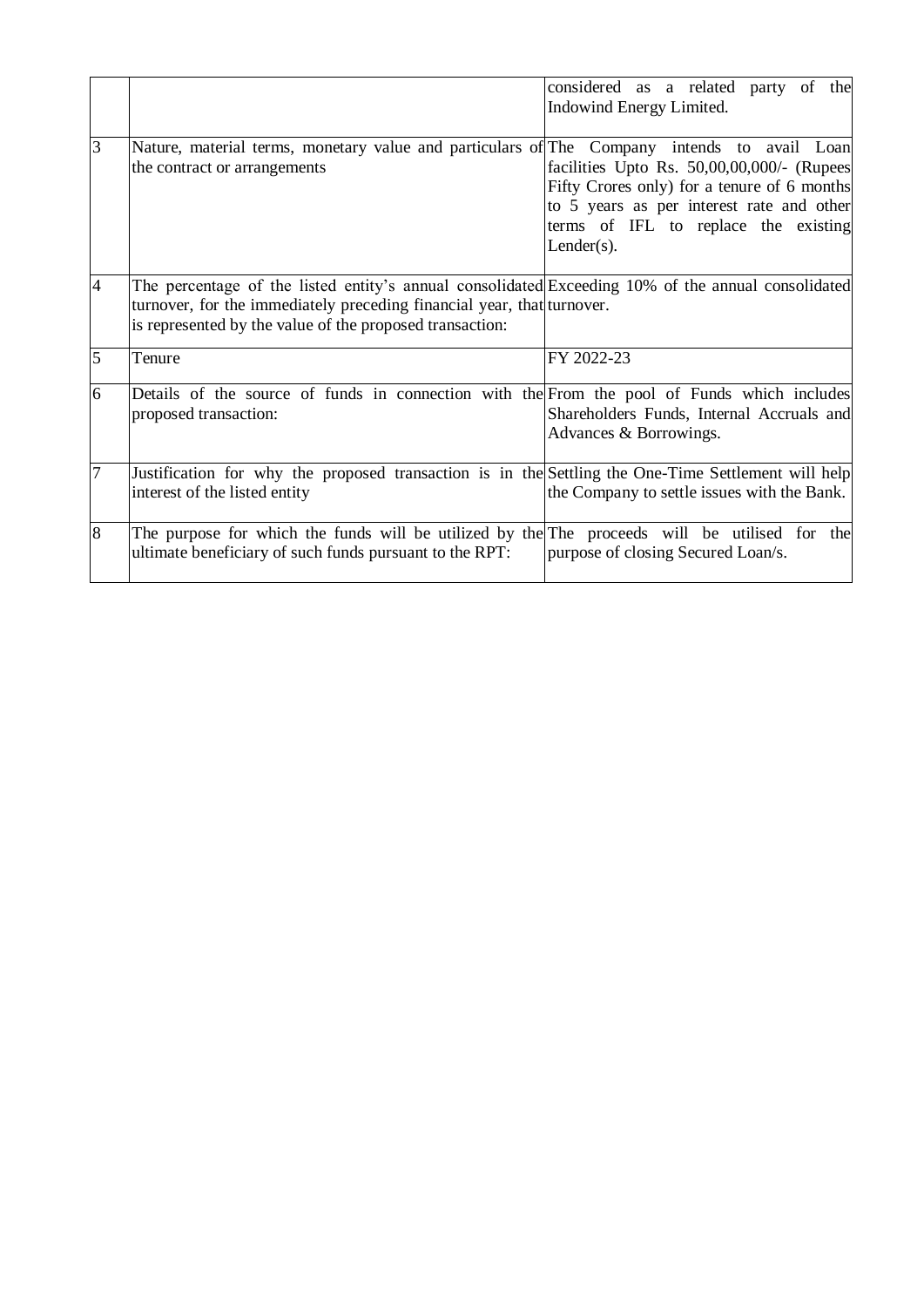# **GUIDANCE TO SHAREHOLDERS FOR POSTAL BALLOT THROUGH E-VOTING**

- **Step 1** : Access through Depositories CDSL/NSDL e-Voting system in case of individual shareholders holding shares in demat mode.
- **Step 2** : Access through CDSL e-Voting system in case of shareholders holding shares in physical mode and non-individual shareholders in demat mode.

1) The voting period begins at 9:00 a.m. on June 09, 2022 (Thursday) to 5:00 p.m. on July 08, 2022 (Friday). During this period shareholders of the Company, holding shares either in physical form or in dematerialized form, as on June 02, 2022 (Thursday) may cast their votes electronically. The E-voting module shall be disabled by CDSL after 5:00 PM on July 08, 2022 (Friday)

2) Pursuant to SEBI Circular, login process for E-voting for **individual shareholders holding securities in Demat mode** are given below

## **Step 1 : Access through Depositories CDSL/NSDL e-Voting system in case of individual shareholders holding shares in demat mode.**

# **A. Shareholders holding securities with CDSL**

- i. If you have opted for CDSL Easi / Easiest facility, you can login using your existing user id and password. The URL to login to Easi / Easiest is [https://web.cdslindia.com/myeasi/home/login.](https://web.cdslindia.com/myeasi/home/login) Alternatively, you can visit [www.cdslindia.com](http://www.cdslindia.com/) and click on Login icon and select New System Myeasi.
- ii. After successful login, you will be able to see the E-voting option for companies in respect of which the E-voting is in progress, as per the information provided by the respective company. On clicking the E-voting option, you will be able to see E-voting page of the Evoting service provider for casting your vote during the remote E-voting period.
- iii. Links are also provided to access the system of all the E-voting Service Providers viz., CDSL/ NSDL/KARVY/LINKINTIME, so that you can visit the E-voting service providers' website directly.
- iv. If you are not registered for Easi/Easiest, option to register is available at [https://web.cdslindia.com/myeasi/Registration/EasiRegistration.](https://web.cdslindia.com/myeasi/Registration/EasiRegistration)
- v. Alternatively, you may directly access E-voting page by providing Demat account number and PAN from the E-voting link available on [www.cdslindia.com](http://www.cdslindia.com/) home page or click on the link: [https://evoting.cdslindia.com/Evoting/EvotingLogin.](https://evoting.cdslindia.com/Evoting/EvotingLogin)
- vi. The system will authenticate your credentials by sending OTP to the registered Mobile  $\&$ Email as recorded in the Demat account.
- vii. After successful authentication, you will be able to see the E-voting option where the Evoting is in progress and also able to directly access the system of all E-voting Service Providers.

### **B. Shareholders holding securities with NSDL**

i. If you are already registered for NSDL IDeAS facility, please visit the e-Services website of NSDL. Open web browser by typing the following URL: [https://eservices.nsdl.com](https://eservices.nsdl.com/) either on a Personal Computer or on a mobile. Once the home page of e-Services is launched, click on the "Beneficial Owner" icon under "Login" which is available under 'IDeAS' section. A new screen will open. You will have to enter your User ID and Password. After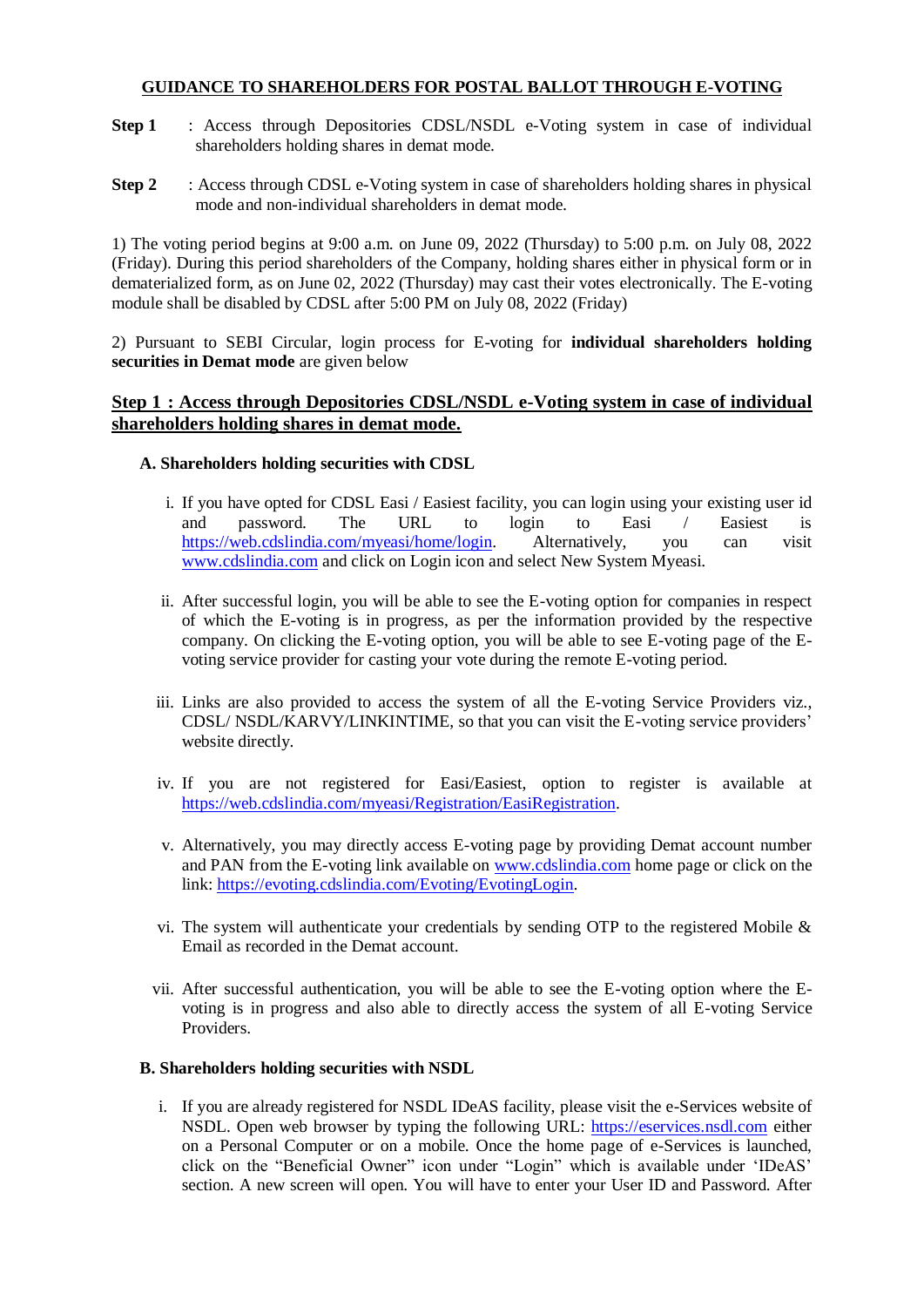successful authentication, you will be able to see E-voting services. Click on "Access to Evoting" under E-voting services and you will be able to see E-voting page. Click on company name or E-voting service provider name and you will be re-directed to E-voting service provider's website for casting your vote during the remote E-voting period.

- ii. If you are not registered for IDeAS e-Services, option to register is available at [https://eservices.nsdl.com](https://eservices.nsdl.com/) by selecting "Register Online for IDeAS" Portal or clicking the link:<https://eservices.nsdl.com/SecureWeb/IdeasDirectReg.jsp>
- iii. Visit the E-Voting website of NSDL. Open web browser by typing the following [URL:](https://www.evoting.nsdl.com/)  [https://www.evoting.nsdl.com](https://www.evoting.nsdl.com/) either on a Personal Computer or on a mobile. Once the home page of E-voting system is launched, click on the icon "Login" which is available under 'Shareholder/Member' section. A new screen will open. You will have to enter your User ID (i.e., your sixteen-digit demat account number held with NSDL), Password/OTP and a Verification Code as shown on the screen.
- iv. After successful authentication, you will be redirected to NSDL Depository site wherein you can see E-voting page. Click on company name or E-voting service provider name and you will be redirected to E-voting service provider's website for casting your vote during the remote E-voting period.

### **C. Login through Depository Participants**

You can also login using the login credentials of your demat account through your Depository Participant registered with NSDL/CDSL for E-voting facility. After successful login, you will be able to see E-voting option. Once you click on E-voting option, you will be redirected to NSDL/CDSL Depository site after successful authentication, wherein you can see E-voting feature. Click on company name or E-voting service provider name and you will be redirected to E-voting service provider's website for casting your vote during the remote E-voting period.

**Important note:** Members who are unable to retrieve User ID/ Password are advised to use Forgot User ID and Forgot Password option available at abovementioned website.

| Helpdesk for Individual Shareholders holding securities in demat mode for any technical issues |  |
|------------------------------------------------------------------------------------------------|--|
| related to login through Depository i.e. CDSL and NSDL                                         |  |

| Login type                  | <b>Helpdesk details</b>                                                     |  |
|-----------------------------|-----------------------------------------------------------------------------|--|
| Individual                  | Shareholders   Members facing any technical issue in login can contact CDSL |  |
| in<br>securities<br>holding | helpdesk by sending a request at helpdesk evoting@cdslindia.com             |  |
| Demat mode with CDSL        | or contact at toll free no. 1800 22 55 33                                   |  |
| Individual                  | Shareholders   Members facing any technical issue in login can contact NSDL |  |
| in<br>holding<br>securities | helpdesk by sending a request at evoting@nsdl.co.in or call at toll         |  |
| Demat mode with NSDL        | free no.: 1800 1020 990 and 1800 22 44 30                                   |  |

# **Step 2 : Access through CDSL e-Voting system in case of shareholders holding shares in physical mode and non-individual shareholders in demat mode.**

Login method for Remote e-Voting for **Physical shareholders and shareholders other than individual holding in Demat form.**

- i. Log on to the CDSL's E-voting websit[e www.evotingindia.com](http://www.evotingindia.com/)
- ii. Click on "Shareholders" module.
- iii. Now enter your User ID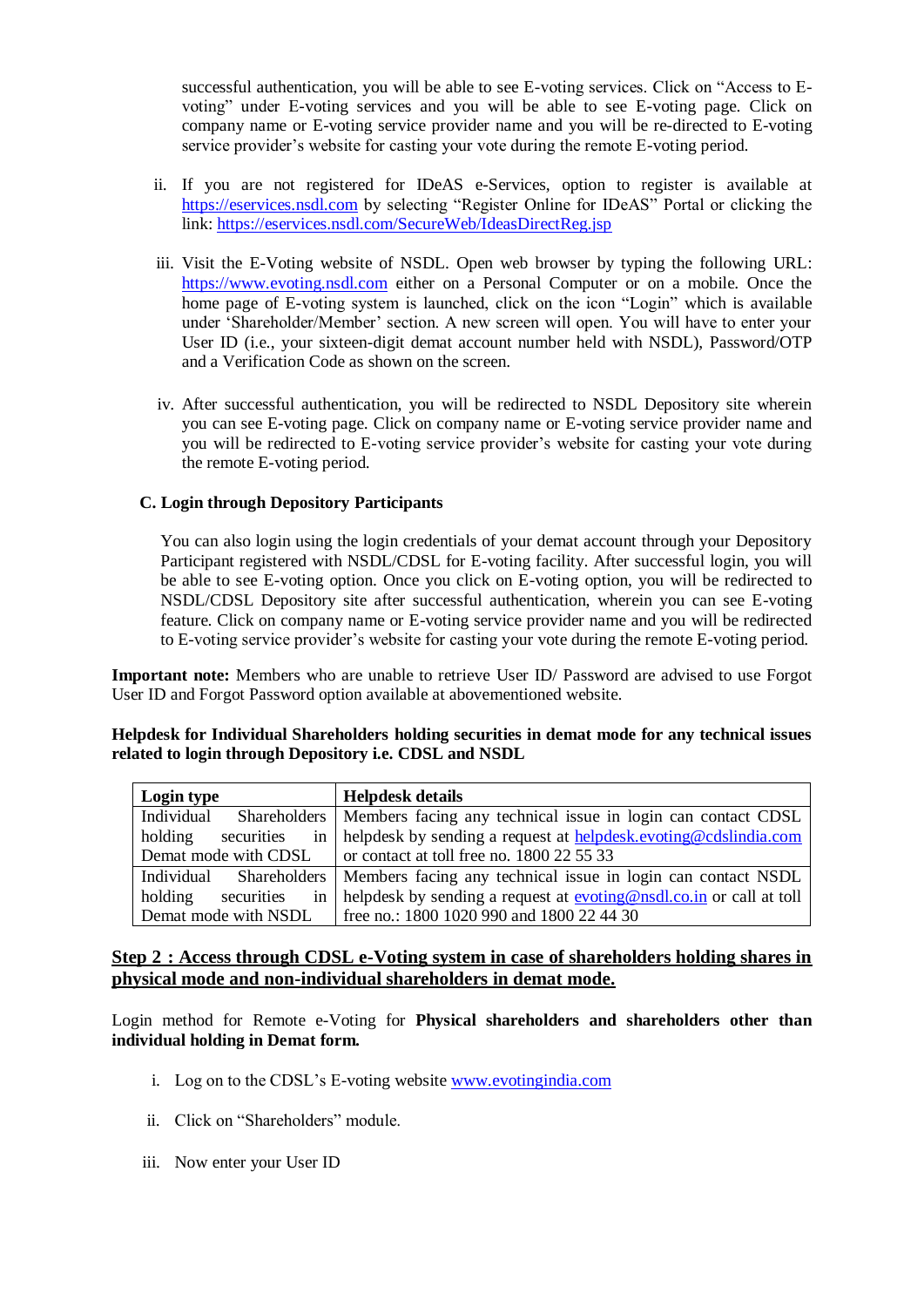- a. For CDSL: 16 digits beneficiary ID,
- b. For NSDL: 8 Character DP ID followed by 8 Digits Client ID,
- c. Shareholders holding shares in physical mode should enter Folio Number allotted by the Company.
- iv. Next enter the Image Verification as displayed and click on Login.
- v. If you are holding shares in demat mode and had logged on to www.evotingindia.com and voted on an earlier E-voting of any company, then your existing password is to be used.
- vi. If you are a first-time user follow the steps given below:

| FOR INDIVIDUALS HOLDING SHARES IN PHYSICAL MODE & OTHERS HOLDING IN |                                                                                   |  |  |  |  |
|---------------------------------------------------------------------|-----------------------------------------------------------------------------------|--|--|--|--|
| <b>DEMAT MODE</b>                                                   |                                                                                   |  |  |  |  |
| <b>PAN</b>                                                          | Enter your 10-digit alpha-numeric *PAN issued by Income Tax Department            |  |  |  |  |
|                                                                     | (Applicable for both demat as well as physical)                                   |  |  |  |  |
|                                                                     | *Shareholders who have not updated their PAN with the Company/Depository          |  |  |  |  |
|                                                                     | Participant are requested to use the sequence number which is available in the e- |  |  |  |  |
|                                                                     | mail forwarding the Notice of Postal Ballot.                                      |  |  |  |  |
| Dividend<br>Bank                                                    | Enter the Dividend Bank Details or Date of Birth (in dd/mm/yyyy format) as        |  |  |  |  |
| Details OR Date                                                     | recorded in your demat account or in the company records in order to login.       |  |  |  |  |
| of Birth (DOB)                                                      | • If both the details are not recorded with the depository or company please      |  |  |  |  |
|                                                                     | enter the member id / folio number as mentioned in instruction (iii) above        |  |  |  |  |

- vii. After entering these details appropriately, click on "SUBMIT" tab.
- viii. Shareholders holding shares in physical form will then directly reach the Company selection screen and shareholders holding shares in demat form will reach 'Password Creation' menu wherein they are required to mandatorily enter their login password in the new password field. Kindly note that this password is to be also used by the demat holders for voting for resolutions of any other company on which they are eligible to vote, provided that company opts for E-voting through CDSL platform. It is strongly recommended not to share your password with any other person and take utmost care to keep your password confidential.
- ix. For shareholders holding shares in physical form, the details can be used only for E-voting on the resolutions contained in this Notice.
- x. Click on the EVSN for Indowind Energy Limited.
- xi. On the voting page, you will see "RESOLUTION DESCRIPTION" and against the same the option "YES/NO" for voting. Select the option YES or NO as desired. The option YES implies that you assent to the Resolution and option NO implies that you dissent to the Resolution.
- xii. Click on the "RESOLUTIONS FILE LINK" if you wish to view the entire Resolution details.
- xiii. After selecting the resolution, you have decided to vote on, click on "SUBMIT". A confirmation box will be displayed. If you wish to confirm your vote, click on "OK", else to change your vote, click on "CANCEL" and accordingly modify your vote.
- xiv. Once you "CONFIRM" your vote on the resolution, you will not be allowed to modify your vote.
- xv. You can also take a print of the votes cast by clicking on "Click here to print" option on the Voting page.